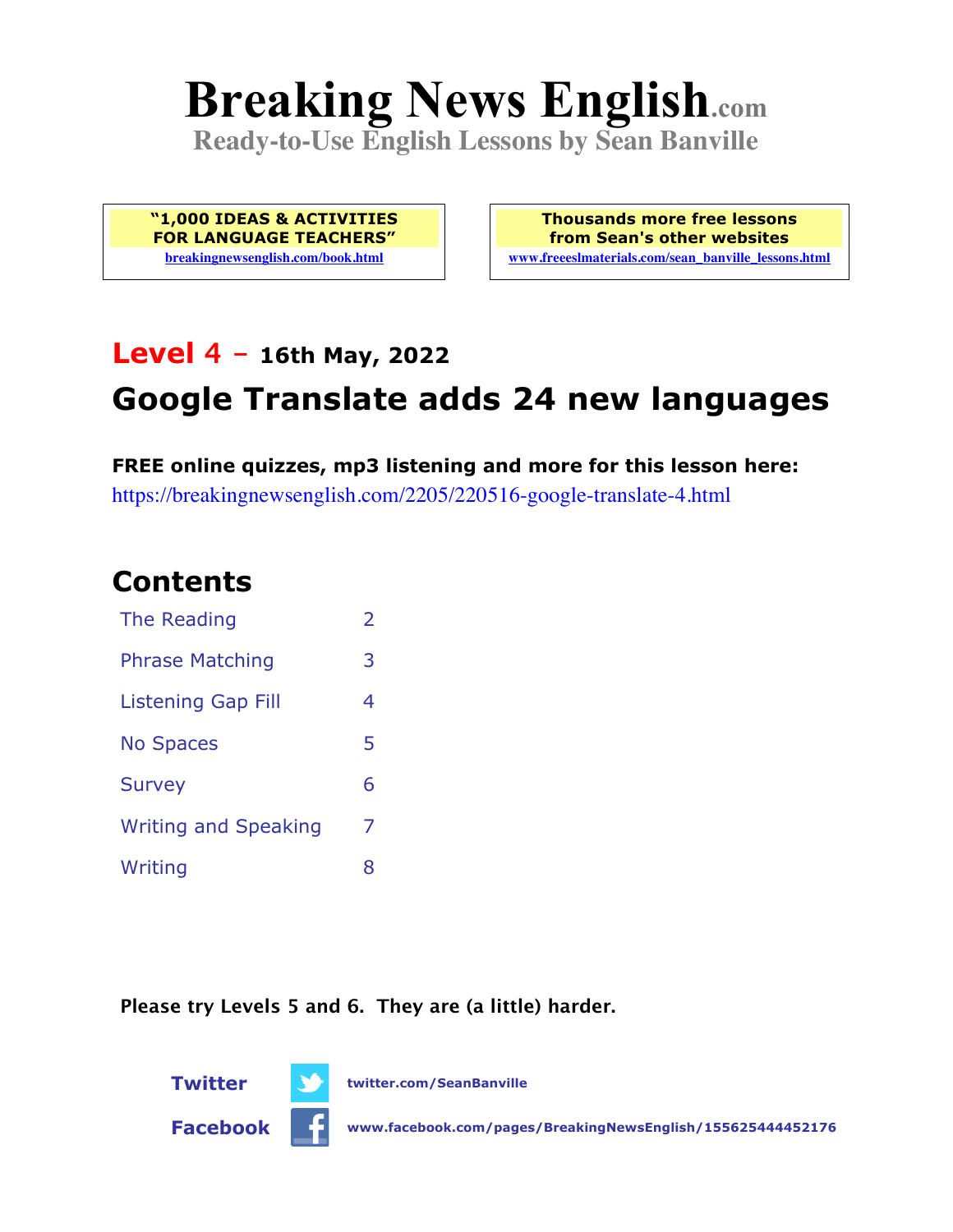# **THE READING**

From https://breakingnewsenglish.com/2205/220516-google-translate-4.html

 Google added 24 languages to its translation service. Google Translate now has 133 languages. It is a valuable and convenient tool. The 24 new languages are spoken by more than 300 million people. Among them are many indigenous languages. Google started its translation service in 2006. It has added to it ever since. Google said it still has a way to go. There are 7,000 languages worldwide that are not on Translate.

 Translate needs lots of linguistic data to support a language. It said: "Up until a couple of years ago, it simply was not technologically possible to add languages like these [new ones], which are what we call a low resource - meaning that there are not very many text resources...for them." Google hopes to support languages that many people speak. It also wants to focus on indigenous languages that are often overlooked by technology.

Sources: https://**techcrunch.com**/2022/05/11/google-translate-adds-24-new-languages-including-its-firstindigenous-languages-of-the-americas/ https://www.**bbc.com**/news/technology-61416757 https://www.**engadget.com**/google-translate-24-language-expansion-171810853.html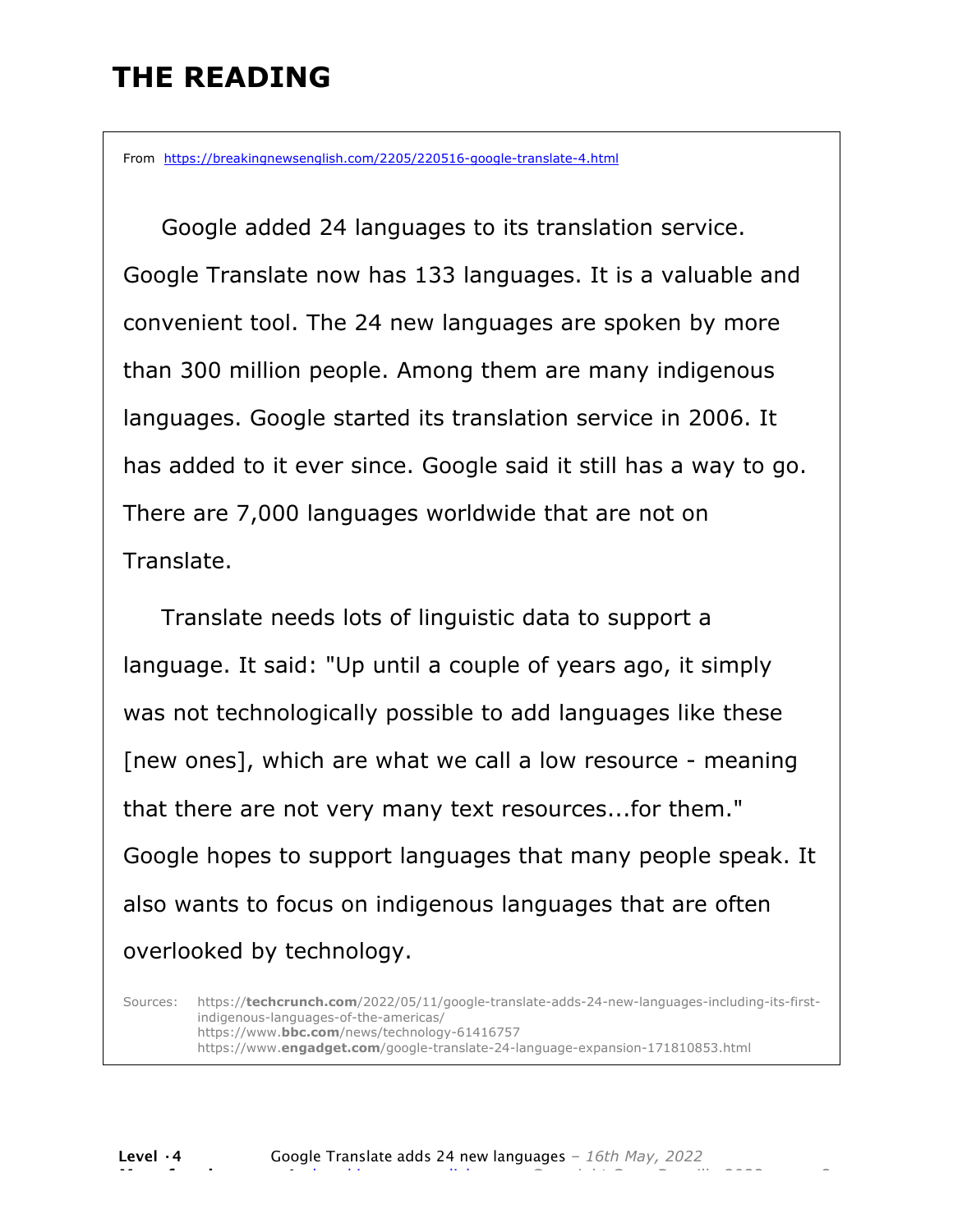# **PHRASE MATCHING**

From https://breakingnewsenglish.com/2205/220516-google-translate-4.html

#### **PARAGRAPH ONE:**

- 1. its translation 2. Google Translate now
- 3. It is a valuable and
- 4. spoken by more than
- 5. many indigenous
- 6. It has added to it
- 7. Google said it still has
- 8. 7,000 languages

#### **PARAGRAPH TWO:**

8. overlooked

| 1. lots of linguistic           |    | a. possible       |
|---------------------------------|----|-------------------|
| 2. Up until a                   |    | b. languages      |
| 3. not technologically          |    | c. low resource   |
| 4. what we call a               |    | d. by technology  |
| 5. there are not very many text |    | e. data           |
| 6. support languages that       | f. | couple of years   |
| 7. focus on indigenous          |    | g. many people sp |
|                                 |    |                   |

- a. 300 million people
- b. a way to go
- c. languages
- d. convenient tool
- e. worldwide
- f. service
- g. ever since
- h. has 133 languages

- ago
- eak
- h. resources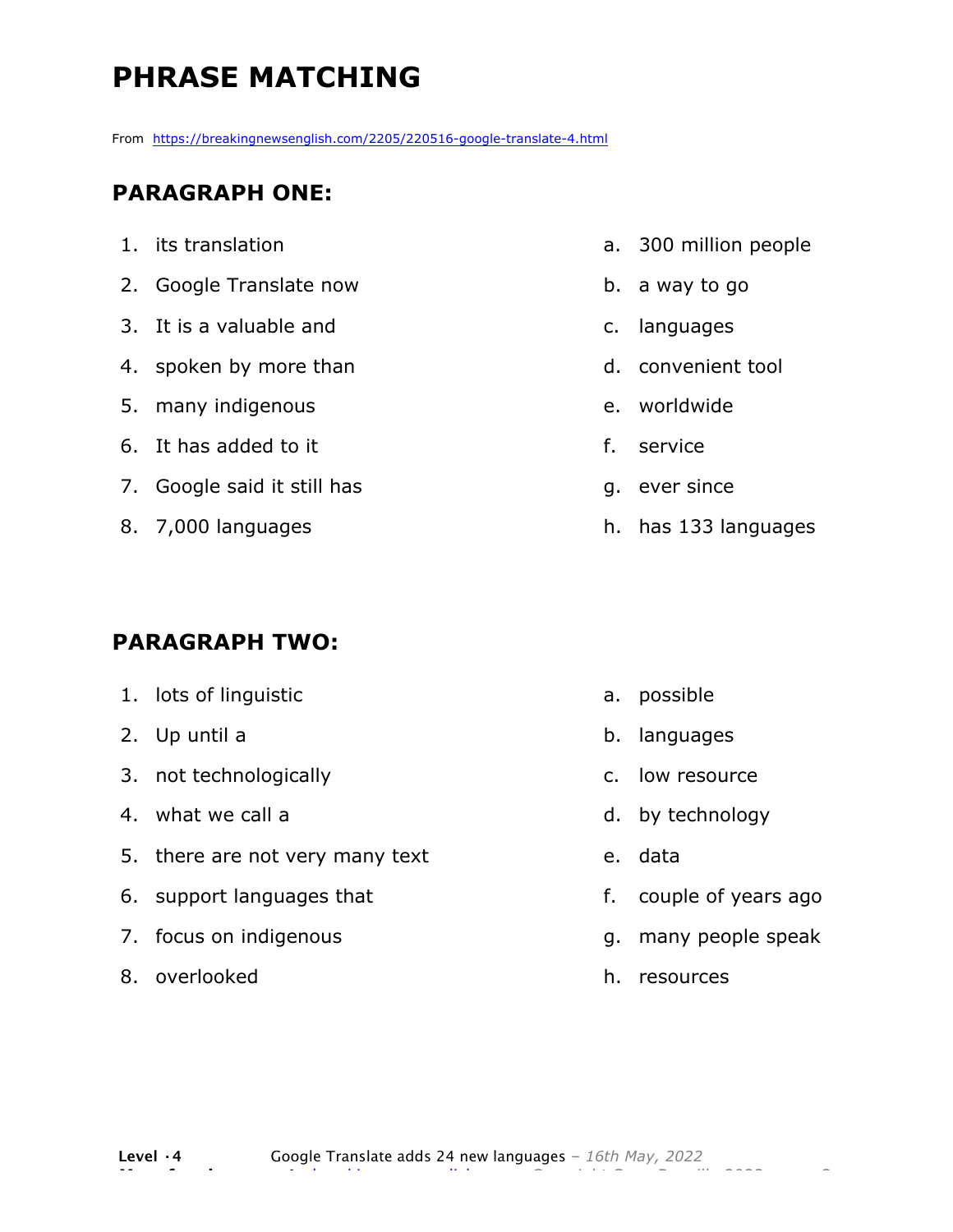# **LISTEN AND FILL IN THE GAPS**

From https://breakingnewsenglish.com/2205/220516-google-translate-4.html

Google (1) Google (1) Coogle (1) Coogle (2) Coogle in the service. Google Translate now has 133 languages. It (2) \_\_\_\_\_\_\_\_\_\_\_\_\_\_\_\_\_\_\_\_\_\_\_\_\_\_\_\_\_\_\_\_\_ and convenient tool. The 24 new languages  $(3)$  \_\_\_\_\_\_\_\_\_\_\_\_\_\_\_\_\_\_\_\_\_\_\_\_\_\_\_\_\_ more than 300 million people. Among them (4) \_\_\_\_\_\_\_\_\_\_\_\_\_\_\_\_\_\_\_ languages. Google started its translation service in 2006. It has (5) \_\_\_\_\_\_\_\_\_\_\_\_\_\_\_\_\_\_\_ ever since. Google said it still has a way to go. There are 7,000 languages (6) \_\_\_\_\_\_\_\_\_\_\_\_\_\_\_\_\_\_\_ not on Translate. Translate needs (7) \_\_\_\_\_\_\_\_\_\_\_\_\_\_\_\_\_\_\_\_\_\_\_\_\_ data to support a language. It said: "Up until (8) The said: "Up until (8) The same state of the same state of years ago, it simply was not technologically possible (9) \_\_\_\_\_\_\_\_\_\_\_\_\_\_\_\_\_\_\_ like these [new ones], which are what we call  $(10)$  \_\_\_\_\_\_\_\_\_\_\_\_\_\_\_\_\_\_\_\_\_\_\_\_\_\_\_\_\_ - meaning that there are not very many text resources...for them." Google (11) \_\_\_\_\_\_\_\_\_\_\_\_\_\_\_\_\_\_\_ languages that many people speak. It also wants to focus on indigenous languages that are  $(12)$   $\qquad \qquad$  technology.

**Level ·4** Google Translate adds 24 new languages *– 16th May, 2022* **More free lessons at** breakingnewsenglish.com - Copyright Sean Banville 2022 4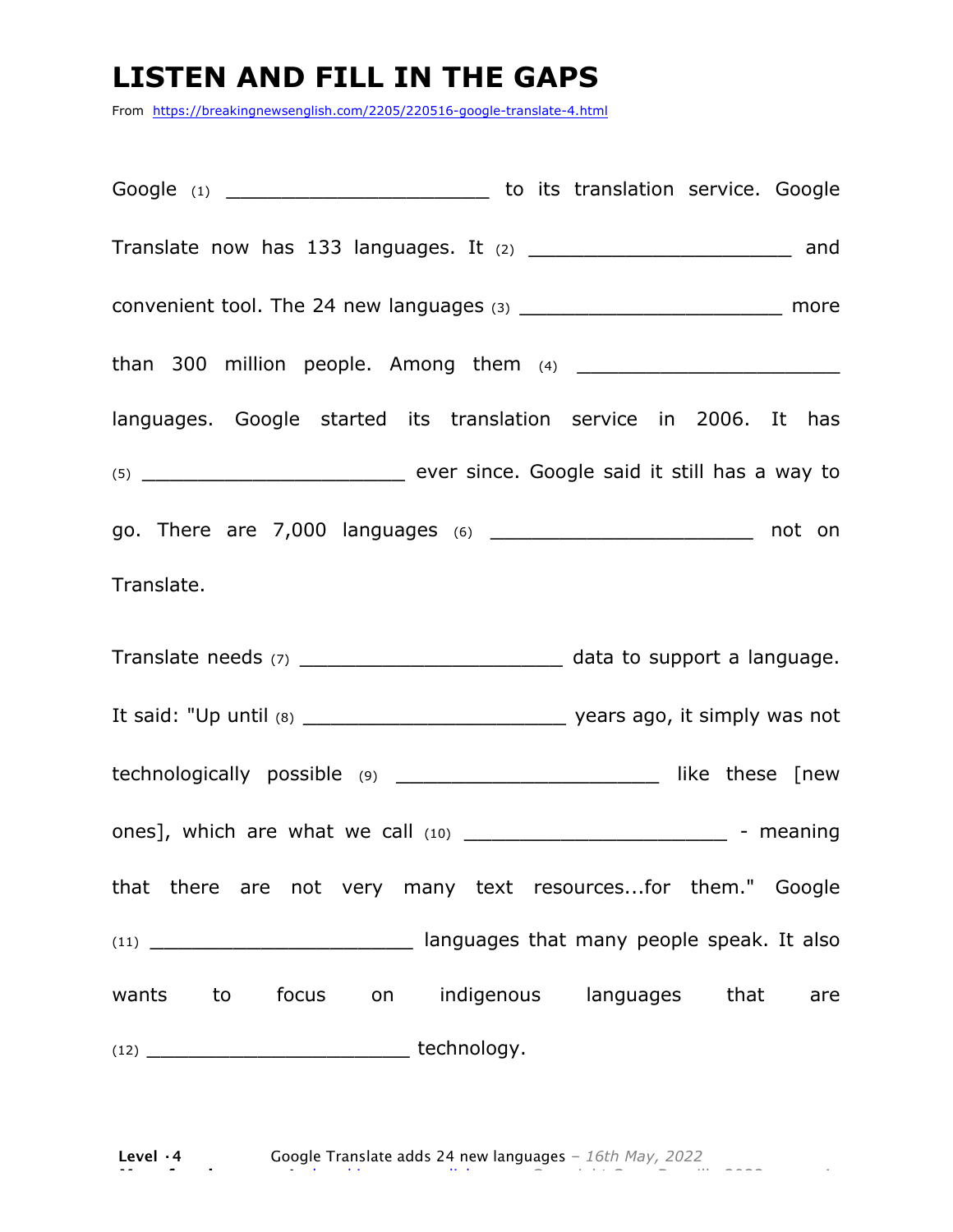# **PUT A SLASH ( / ) WHERE THE SPACES ARE**

From https://breakingnewsenglish.com/2205/220516-google-translate-4.html

Googleadded24languagestoitstranslationservice.GoogleTranslaten owhas133languages.Itisavaluableandconvenienttool.The24newlan guagesarespokenbymorethan300millionpeople.Amongthemarema nyindigenouslanguages.Googlestarteditstranslationservicein2006. Ithasaddedtoiteversince.Googlesaiditstillhasawaytogo.Thereare7,0 00languagesworldwidethatarenotonTranslate.Translateneedslotsof linguisticdatatosupportalanguage.Itsaid:"Upuntilacoupleofyearsag o,itsimplywasnottechnologicallypossibletoaddlanguageslikethese[ newones],whicharewhatwecallalowresource-meaningthatthereare notverymanytextresources...forthem."Googlehopestosupportlangu agesthatmanypeoplespeak.Italsowantstofocusonindigenouslangua gesthatareoftenoverlookedbytechnology.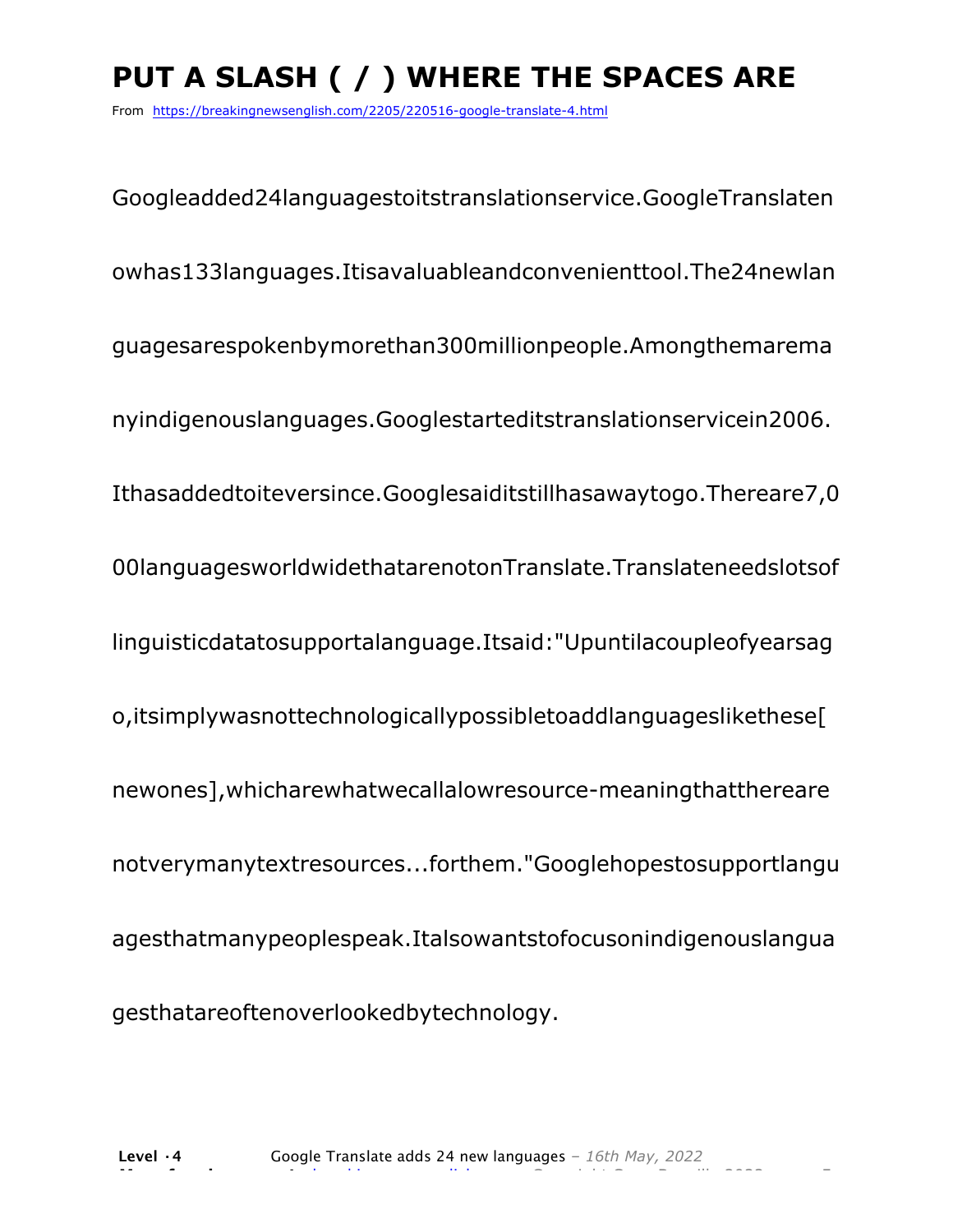# **GOOGLE TRANSLATE SURVEY**

From https://breakingnewsenglish.com/2205/220516-google-translate-4.html

Write five GOOD questions about Google Translate in the table. Do this in pairs. Each student must write the questions on his / her own paper. When you have finished, interview other students. Write down their answers.

|      | STUDENT 1 | STUDENT 2 | STUDENT 3 |
|------|-----------|-----------|-----------|
| Q.1. |           |           |           |
| Q.2. |           |           |           |
| Q.3. |           |           |           |
| Q.4. |           |           |           |
| Q.5. |           |           |           |

- Now return to your original partner and share and talk about what you found out. Change partners often.
- Make mini-presentations to other groups on your findings.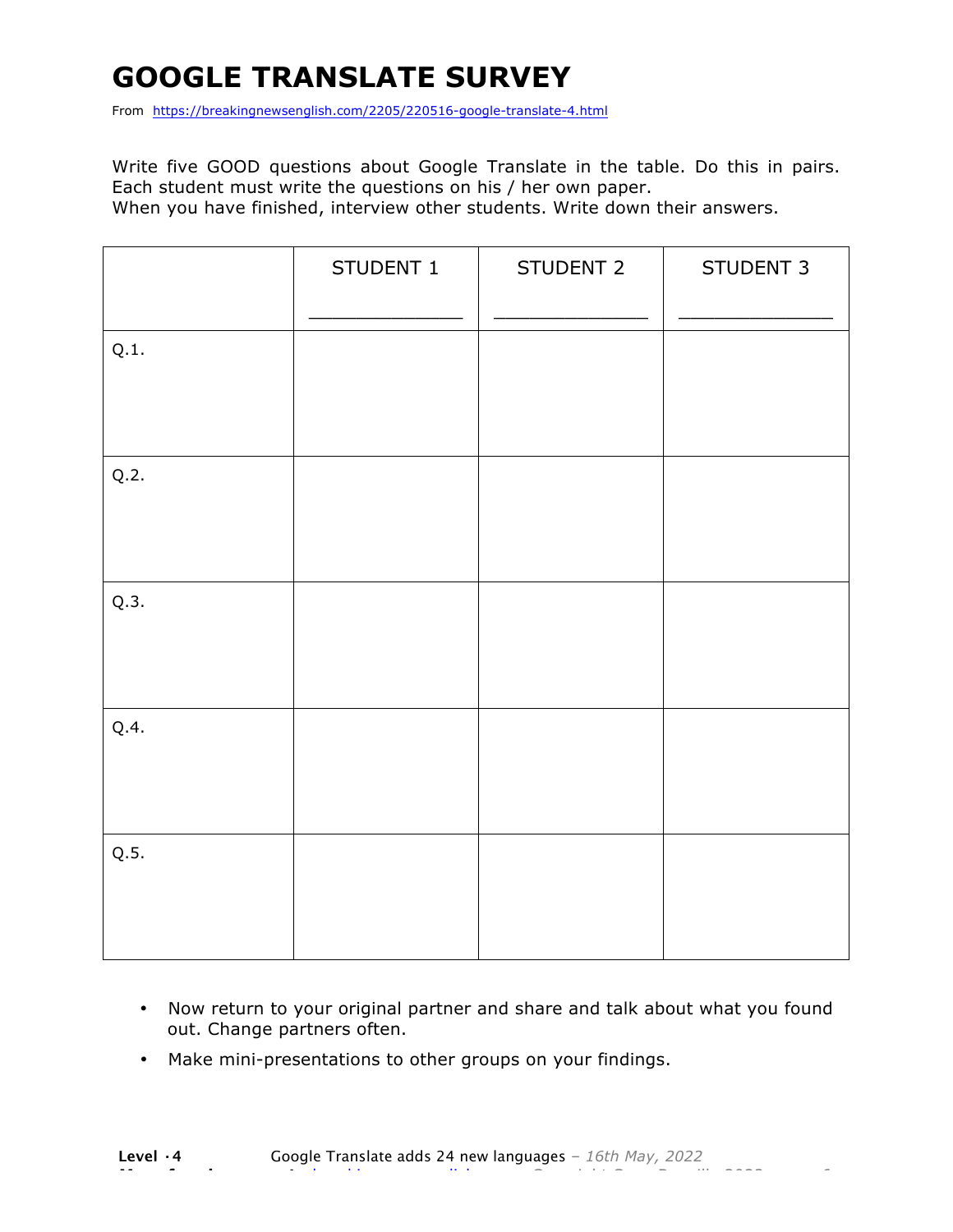### **WRITE QUESTIONS & ASK YOUR PARTNER(S)**

Student A: Do not show these to your speaking partner(s).

|  | <u>and the contract of the contract of the contract of the contract of the contract of the contract of the contract of the contract of the contract of the contract of the contract of the contract of the contract of the contr</u> |  |
|--|--------------------------------------------------------------------------------------------------------------------------------------------------------------------------------------------------------------------------------------|--|

*Google Translate adds 24 new languages – 16th May, 2022* More free lessons at breakingnewsenglish.com

### **WRITE QUESTIONS & ASK YOUR PARTNER(S)**

-----------------------------------------------------------------------------

Student B: Do not show these to your speaking partner(s).

| a)            |  |  |
|---------------|--|--|
| b)            |  |  |
| $\mathsf{c})$ |  |  |
| d)            |  |  |
| e)            |  |  |
| f)            |  |  |
|               |  |  |

**Level ·4** Google Translate adds 24 new languages *– 16th May, 2022* **More free lessons at** breakingnewsenglish.com - Copyright Sean Banville 2022 7